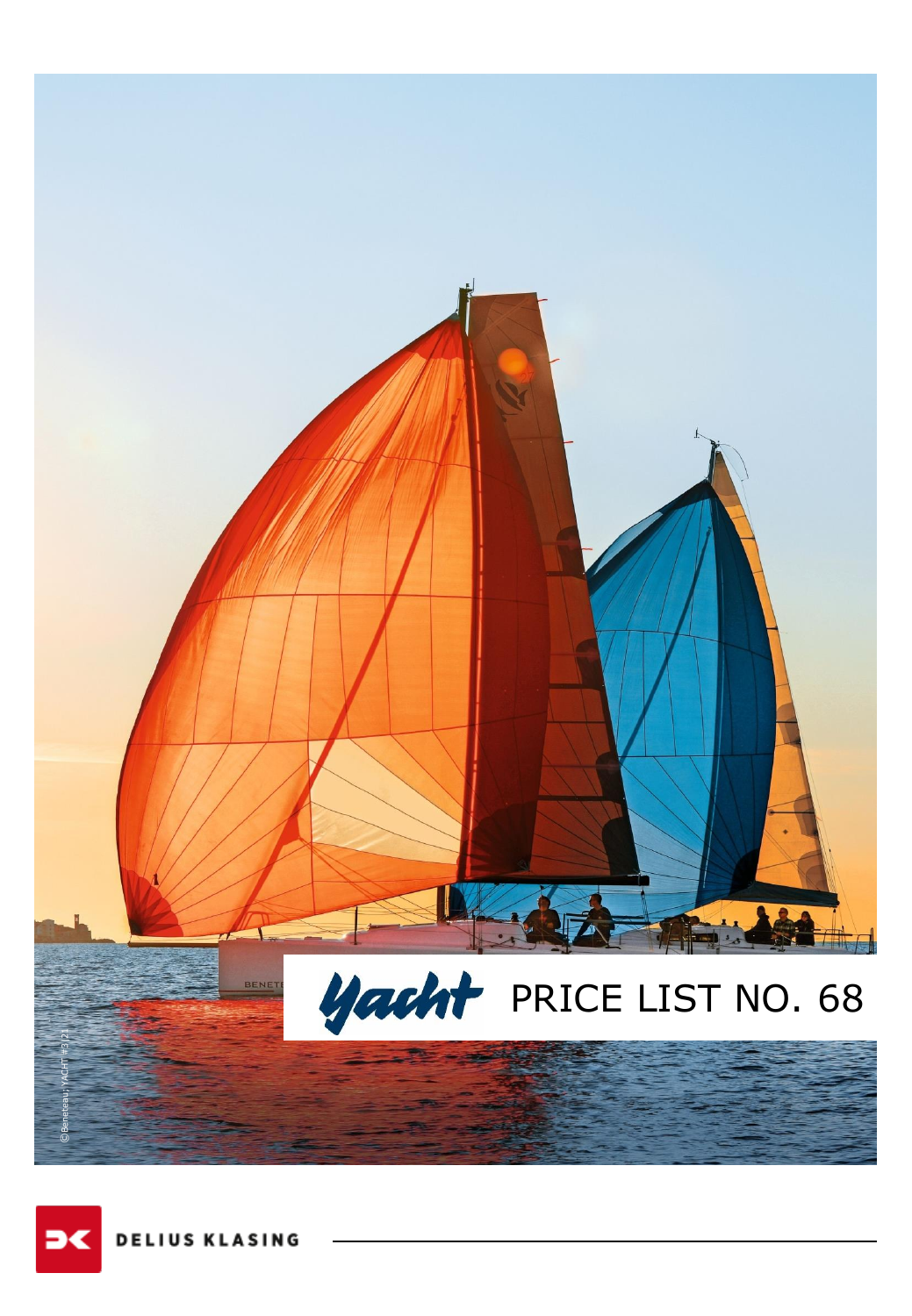## PRICES. **MAGAZINE**

| <b>Editorial Section</b>           |                  |  |  |  |  |
|------------------------------------|------------------|--|--|--|--|
| $1/1$ page                         | 10,649.00 €      |  |  |  |  |
| $1/2$ page                         | 5,748.00 €       |  |  |  |  |
| $1/3$ page                         | 4,515.00 €       |  |  |  |  |
| $1/4$ page                         | 3,139.00 €       |  |  |  |  |
| $2/1$ page                         | 21,047.00 €      |  |  |  |  |
|                                    | <b>Positions</b> |  |  |  |  |
| island display $115 \times 115$ mm | 5,748.00 €       |  |  |  |  |
| inside front cover                 | 12,673.00 €      |  |  |  |  |
| inside back cover                  | 11,668.00 €      |  |  |  |  |
| back cover                         | 13,805.00 €      |  |  |  |  |
| opening spread                     | 23,947.00 €      |  |  |  |  |

|             | <b>Special Rate YACHT MARKT</b> |            |            |
|-------------|---------------------------------|------------|------------|
|             | b/w                             | 2c         | 4c         |
| $1/1$ page  | 7,545.00 €                      | 8,580.00 € | 10,649.00€ |
| $1/2$ page  | 4,013.00 €                      | 4,546.00 € | 5,612.00€  |
| $1/4$ page  | 2,132.00 €                      | 2,404.00 € | 2,937.00 € |
| $1/8$ page  | 960.00€                         | 1,096.00€  | 1,367.00€  |
| $1/16$ page | 490.00€                         | 563.00 €   | 687.00 €   |
| $1/32$ page | 254.00€                         | 286.00€    | 348.00 €   |
| 1mm/column  | 8.52€                           | 9.67€      | 12.02€     |

|                  | <b>Ad Specials</b> (Price per K) |          |                                                                  |
|------------------|----------------------------------|----------|------------------------------------------------------------------|
| Loose inserts    | up to $25q$                      | 105.00€  |                                                                  |
|                  | up to 50 $q$                     | 140.00 € |                                                                  |
|                  | up to $75q$                      | 170.00 € |                                                                  |
|                  | up to $100q$                     | 230.00 € |                                                                  |
|                  | up to $125q$                     | 285,00€  | <b>AGENCY COMISSION. 15%</b>                                     |
| adhesive inserts | postcard/envelope                | 50.00 €  |                                                                  |
|                  | booklet                          | 75.00 €  | <b>DISPLAY FORMATS.</b> For detailed                             |
|                  | product sample                   | 90.00 €  | information on the formats, see here.                            |
| bound inserts    | 4-sided                          | 115.00€  |                                                                  |
|                  | 6-sided                          | 140.00 € | <b>TECHNICAL SPECIFICATIONS.</b>                                 |
|                  | 8-sided                          | 160,00€  | Information can be found here.                                   |
|                  | 12-sided                         | 180.00€  |                                                                  |
|                  | 16-sided                         | 200,00€  | <b>MINIMUM COVERAGE.</b><br>Inserts from 20,000 copies possible. |
|                  |                                  |          |                                                                  |

ЭC

**DELIUS KLASING**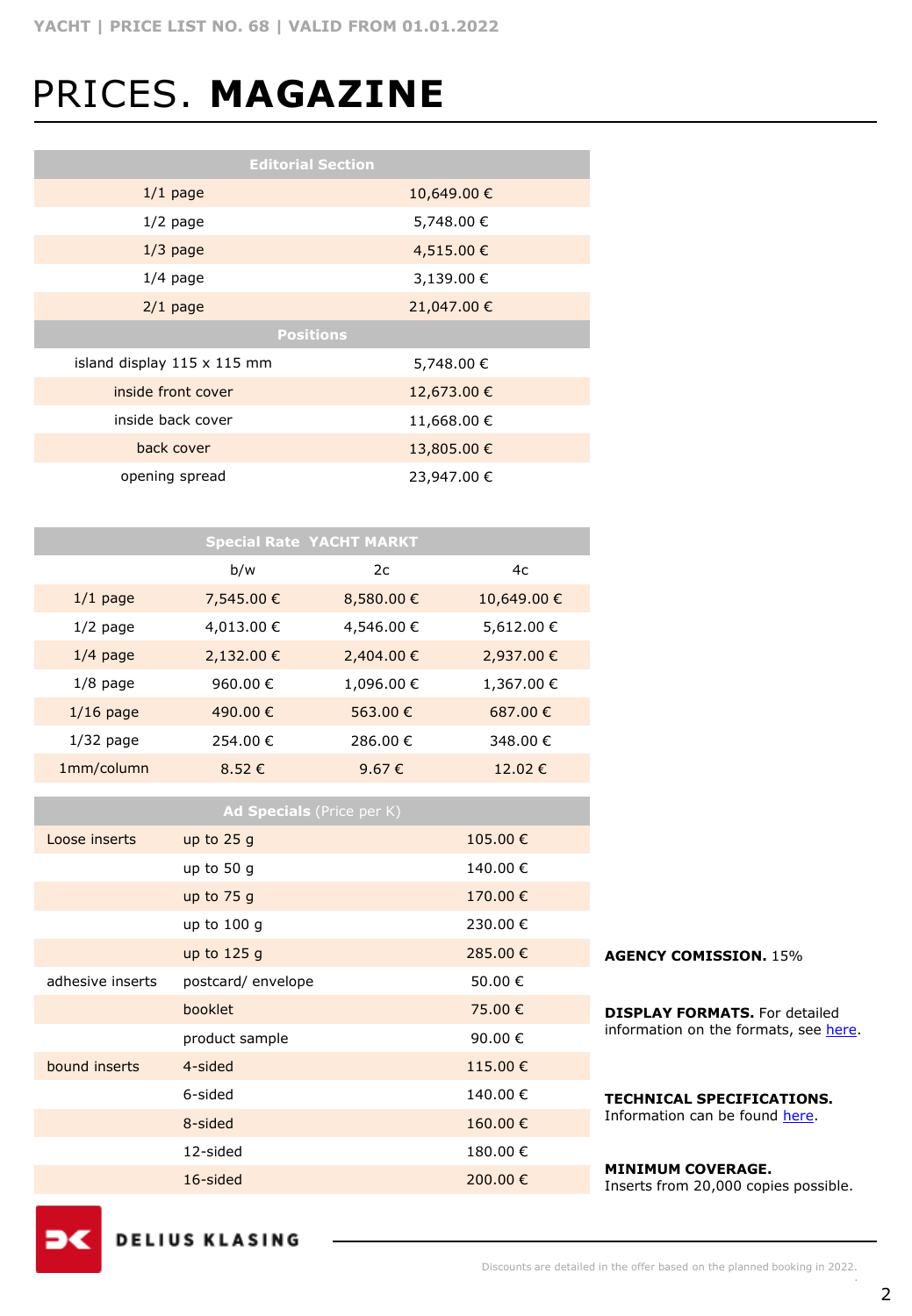## PRICES. **APP**

**Delius Klasing Kiosk App**

App-Special 3,150.00 €

### PRICES. **WEBSITE**

| Desktop (CPT) |  |  |  |  |  |  |
|---------------|--|--|--|--|--|--|
| 45.00 €       |  |  |  |  |  |  |
| 50.00€        |  |  |  |  |  |  |
| 65.00 €       |  |  |  |  |  |  |
| 35.00 €       |  |  |  |  |  |  |
| 45.00 €       |  |  |  |  |  |  |
| 65.00 €       |  |  |  |  |  |  |
| 75.00 €       |  |  |  |  |  |  |
| 80.00 $\in$   |  |  |  |  |  |  |
| 55.00 €       |  |  |  |  |  |  |
| 80.00 €       |  |  |  |  |  |  |
|               |  |  |  |  |  |  |

**Inpage Video Ad** (CPT)

Video Banner 58.00 € Video Inread 53.00 € Video FloorAd 79.00 € Video Background 84.00 €

| Mobile (CPT)            |         |  |  |  |  |
|-------------------------|---------|--|--|--|--|
| Mobile Banner 6:1       | 35.00 € |  |  |  |  |
| Mobile Banner 4:1       | 35.00 € |  |  |  |  |
| Mobile Banner 2:1       | 45.00€  |  |  |  |  |
| Medium Rectangle Mobile | 45.00 € |  |  |  |  |
| HalfpageAd              | 65.00 € |  |  |  |  |
| Parallax                | 55.00 € |  |  |  |  |
| Catfish                 | 65.00 € |  |  |  |  |
|                         |         |  |  |  |  |

**TECHNICAL SPECIFICATIONS.** Information can be found [here](https://www.dk-mediasales.de/spezifikationen-digital).

|  |  |  |  |  | DIGITAL ADVERTISING FORMATS. |
|--|--|--|--|--|------------------------------|
|  |  |  |  |  |                              |

Detailed information on the formats can be found [here.](https://www.dk-mediasales.de/digital-formate)

#### **ADD ON.**

Sticky | Targeting | Frequency Capping on request.

|                       | <b>CONTENT</b><br>(Price per term of 4 weeks)                                                                                                                       |                |
|-----------------------|---------------------------------------------------------------------------------------------------------------------------------------------------------------------|----------------|
| Advertorial           | Native teaser on the homepage and in an issue<br>of the newsletter, each with a link to a<br>separately created microsite, social media<br>campaign for advertising | $6,178.00 \in$ |
| <b>Sponsored News</b> | teaser including further linking                                                                                                                                    | 2,888.00 €     |

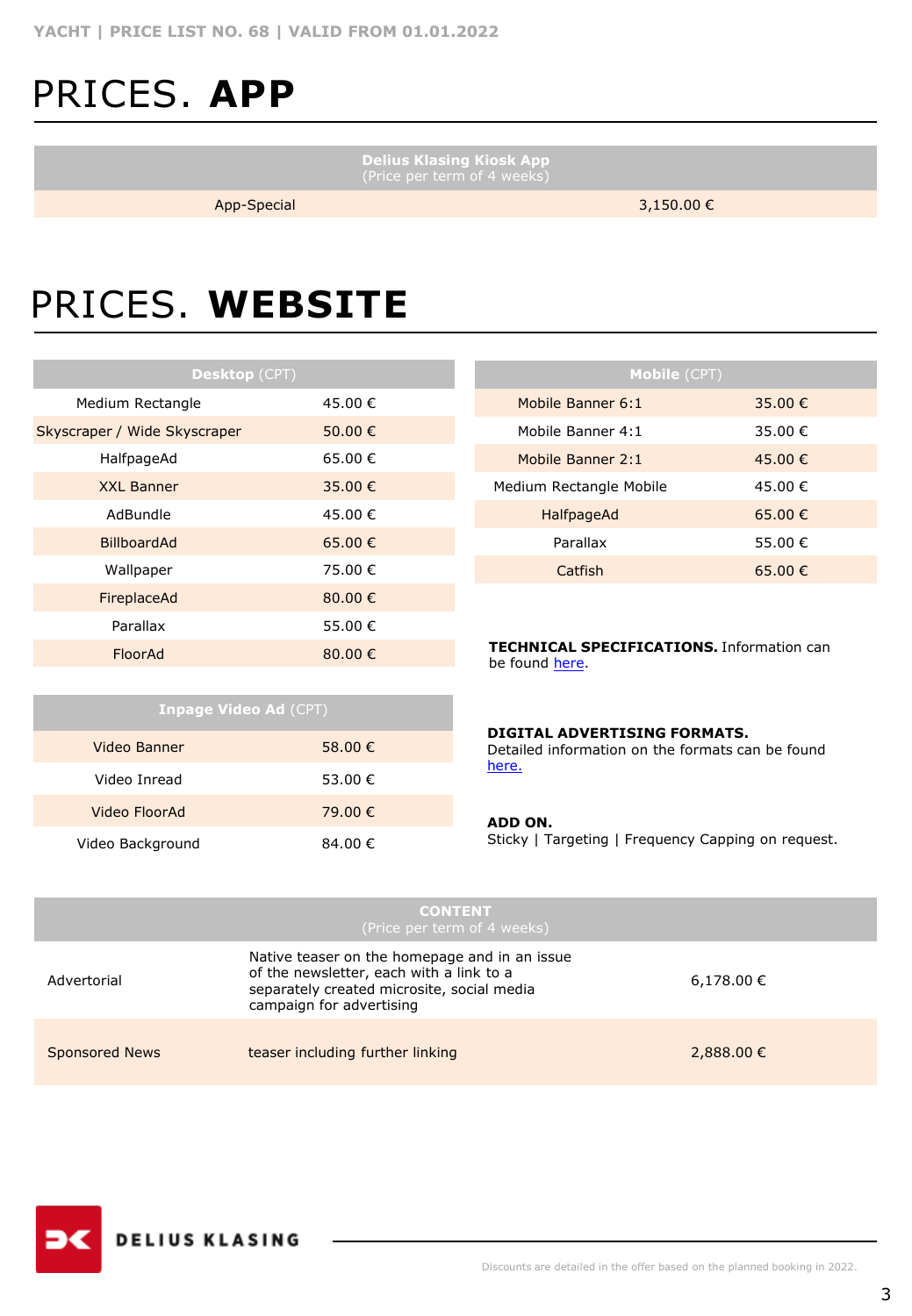#### PRICES. **NEWSLETTER**

| <b>Presenter (CPT)</b>          |                  |  |  |  |
|---------------------------------|------------------|--|--|--|
| Standard                        | 65.00€           |  |  |  |
| Top-Position                    | 80.00 $\epsilon$ |  |  |  |
|                                 |                  |  |  |  |
| <b>Content</b> (Price per term) |                  |  |  |  |
| <b>Sponsored News</b>           | 2,520.00 €       |  |  |  |
|                                 |                  |  |  |  |

#### **QUESTIONS? WE ARE HAPPY TP HELP YOU.**

Your contact persons for watersports with one [click.](https://www.dk-mediasales.de/kontakt-wassersport)



**DELIUS KLASING**